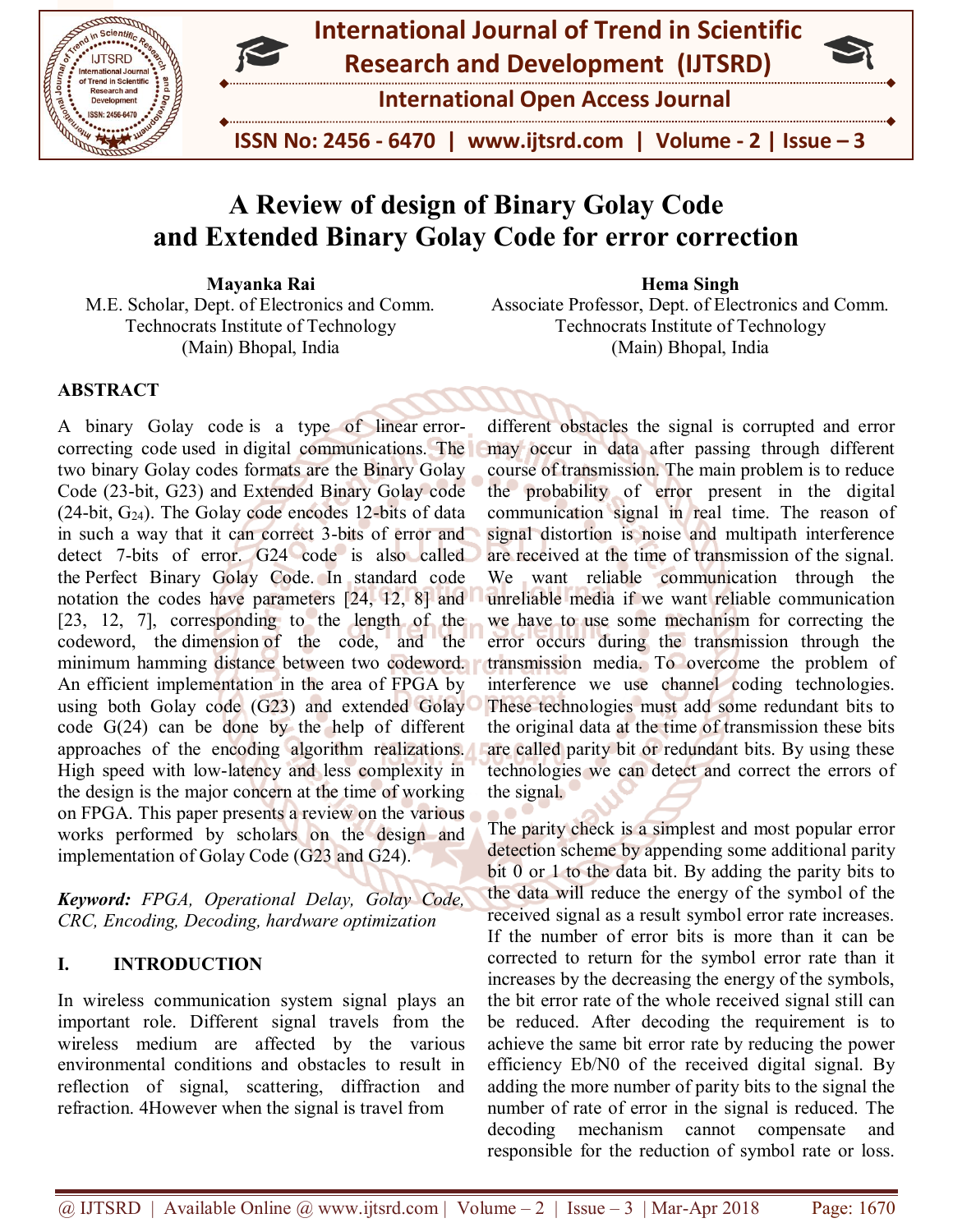So the selection of coding is important. The decoding capability of the channel code is influence by the coding rate that determined by the number of information bits and parity-bits.

In wireless communication channel coding improve the bit error rate of signal in transmission. The most frequent problem in wireless communication is noise and interference from different obstacles. To solve this problem block interleaving is one of the most appropriate methods to break up the burst error in to discontinuous random error to bring the capability of channel coding to correct errors. More complexity encountered at the time of encoding and encoding become complicated, software becomes complex and the design of hardware is very complicated.

There are three steps used to transfer the information in which the transmitter transmit, receiver receives and transmission media is used to transfer the information. In an alternative that at the time of transmitting the information the data is changed to noise so to avoid this condition we use error correcting codes. As shown in Fig. 1, the message is encoded into a codeword, it is sent to the receiver through a channel, there is a possibility to exist the error occurs in the channel, so the receiver tries to obtain the original message by decoding the word.

- Fourth property says that the hamming distance of a two vectors belongs to a function  $F<sup>n</sup>$  is the number of place where they differ. The method is that an n-code C is a strict subset of  $F<sup>n</sup>$  in which we want the Hamming distance between any two vectors to be as large as possible.
- Fifth property says that the minimum Hamming distance d of a code C is defined as  $d = min$  $\{dist(x, y) \mid x, y \}$  belongs to C where c is the code.

Sixth property says that an  $(An (n, M, d)-code C$  is a set of M vectors in  $F_{2}^{n}$ , such that dist(x, y)  $\geq d$  for all x, y all C. Its block length is n and M is its dimension.

#### **II. Golay Code Algorithm**

A binary Golay code is represented by (23, 12, 7) shows length of the codeword is 23-bits while message is of 12-bits and the minimum distance between two binary Golay code is 7. This paper shows AE3h as characteristic polynomial which is of 12 bit binary number can be encoded into a 23-bit Golay code by using the long division method to generate check bits (11-bit) information and 12 bit data together make the Golay code of 12-bit data. For extending a Golay code (24, 12, 8) generated by adding a parity bit with the binary Golay code. B matrix is shown in Fig. 2.



Transmission of message depends on what we have sent and what is received. Extended Golay code describe some important properties for such codes as-

- First property says that the message m of length k is a sequence of k symbol out of finite field F, so  $m=$  (m1::mk) belongs to  $F<sup>k</sup>$ . Then an n-code C over a finite field  $F$  is a set of vectors in  $F<sup>n</sup>$ , where  $n \leq k$ . Since we will be dealing with a binary code only, now we assume codes are in binary form.
- Second property says probability of error p is the probability that 1 is received when 0 was sent, or 0 is received when 1 was sent.
- Third property says that the hamming weight of a vector belongs to a function  $F<sup>n</sup>$  is the number of its non zero elements.

The steps of algorithm required to achieve the encoding procedure as follows-

**Fig. 2-** Matrix-B

- 1) A charateristic polyniminal is preferred for check bits generation.
- *2)* 'M' bit of data contribute in long division method with the charateristic polynominal. So 11 zero are apppended to the right of the m bit of data.
- 3) Check bits for G(23) are obtained by MSB resulted at the end of the long division method.
- 4) By appending the check bits with the message the encoded Golay code (23, 12, 7) codeword are obtained.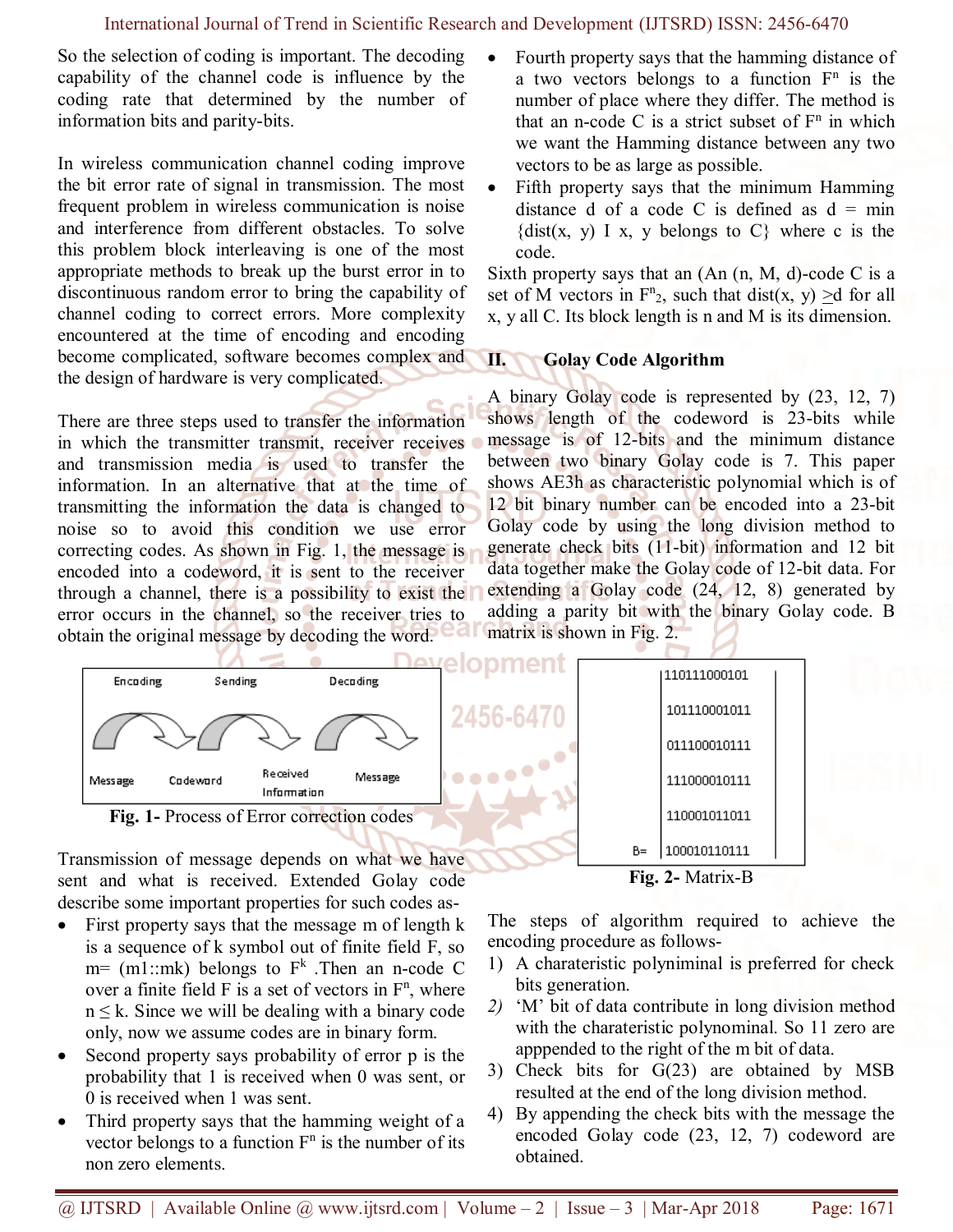International Journal of Trend in Scientific Research and Development (IJTSRD) ISSN: 2456-6470

5) A parity bit is added for the conversion of binary Golay code into the extended binary Golay code (24, 12, 8). If the weight of binary Golay code is odd then then parity bit 1 is appended, otherwise 0 is appended.

As shown in the Fig. 3, the characteristic polynomial 101011100011 and 12-bit data is 101000100111. The 11- bits check bits sequence is generated by long division method is 10000110101. The 23-bit encoded Golay codeword (G23) is 101000100111-10000110101. A parity bit is added for the conversion of binary Golay code into the extended binary Golay code. In the G(23) word the weight is 11, i.e., the encoded word has 11 1"s, so a 1 will be appended in it. This will generate extended codeword G(24) as (101000100111-10000110101-1). Generation of parity bits is implemented by XOR operation of the bits of G(23) codeword. In verified G(24) codeword the weight is multiple of 4 and greater than equal to 8. The weight of the  $G(24)$  codeword is 12, so it is a valid codeword. ×  $\blacktriangleright$ n

| Data (12-bit)                                   | <b>Appended zeros</b>       |                      |  |
|-------------------------------------------------|-----------------------------|----------------------|--|
| Operation                                       |                             |                      |  |
| 101000100111                                    |                             |                      |  |
|                                                 | 00000000000                 |                      |  |
| 101011100011                                    |                             | xor                  |  |
|                                                 |                             |                      |  |
| 000011000100                                    | 0000                        | shift                |  |
| 10101110                                        | 0011                        | xor                  |  |
|                                                 |                             |                      |  |
| 01101010                                        | 00110                       | shift                |  |
| 1010111                                         | 00011                       | xor                  |  |
|                                                 |                             |                      |  |
| $\mathbf{r}$<br>$\mathbf{A}$ $\mathbf{I}$<br>m. | $\mathbf{c}$ 1 $\mathbf{c}$ | <b>The Committee</b> |  |



The steps of algorithm are required to achieve the decoding process are enlisted as follows:

- 1) For the received codeword 'W' and matrix  $H'$ , where  $H = [I / B]$  Compute the Syndrome 'S'.
- 2) Error vector,  $E = [S, 0]$ , If weight of 'S' is less than or equal to 3, i.e., wt(S)  $\leq$  3.
- 3) If  $wt(S+Bi) \leq 2$ , then  $E = [S+Bi, Ii]$ . Where I*i* represents *i*th row of the identity matrix I.
- 4) The second syndrome SB can be computed.
- 5) If wt(SB)  $\leq$  3, then E = [0, SB].

6) If wt(SB+B*i*)  $\leq$  2, then E = [I*i*, S+B*i*].7) If E is still not determined then received data is required to be retransmitted.

In this paper the first section gives the introduction about the problem of occurrence at the time of transmission of signal and how to resolve it. Second section gives a brief about the Golay Code encoder and decoder algorithm. The third section is literature review that presents the work of scholars. Fourth section is conclusion and the last section is about the reference paper

#### **III. LITERATURE REVIEW**

An efficient hardware implementation of the encoding the algorithm in field programmable gate array (FPGA) prototype for both the binary Golay code (*g*23) and extended binary golay code (*g*24). The high speed architecture with low latency has been designed and implemented in virtex-4 explained in reference [1]. These hardware modules for encoder and decoder can be a good candidate for various applications in high speed communication links, photo spectroscopy, and ultrasonography.

In reference [2] a lossless binary coding scheme used for the reception of the correct data information and to **overcome** the problem of power loss which is introduced by ternary coding scheme, 23 binary symbols which yields the power saving one and a half dB for omitting probability of the errors and this code **is called Golay code.** And another code is also introduced by him called extended Golay code but it is not that much power efficient it yields the power saving up to 3dB. A brief introduction of Golay code scheme explained in reference [3]. It also explains the properties of Golay code. A GF (2m) Galois field encoder & decoder its verification on FPGA Spartan xc3s50-5pq208using the NIST chosen irreducible polynomial.

[4] Proposed the design and implementation of 4-bit Galois Encoder and Decoder based on FPGA. The paper presents the simple circuit and performs high speed operation by increases the security during communication and decreasing the number of logic gates. This [5] paper proposed the extended Golay code a simplified soft decoding algorithm up to four bit errors for the (24, 12, 8). The simulation results show that the coding gains obtained by the simplified decoding algorithm in terms of power gain, cost and hardware complexity. The binary Golay code (24, 12, 8) can be constructed as the direct sum of two array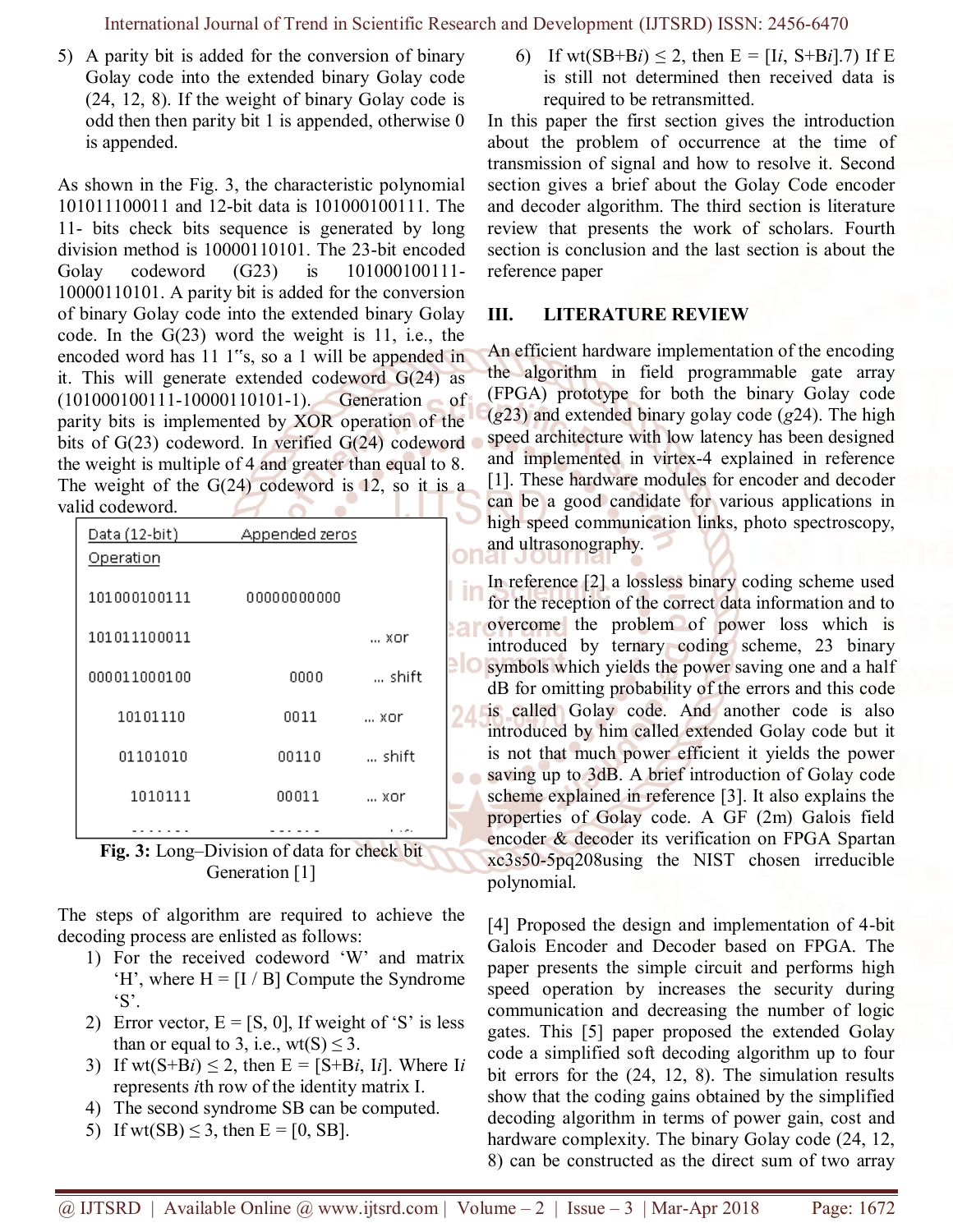codes involving [6] four component codes, two of which are simple linear block codes and other two are symmetric code and its extended version.

In [7] Golay complementary sequences were introduced by Marcel Golay, the context of infrared spectrometry along with the properties and their application in different fields. The work in [8] present a new algorithms decoding the (23, 12, 7) and the (41, 21, 9) Quadratic Residue (QR) codes by using LUT which directly determine the location of the error without multiplication operation over finite field. An efficient coset based symbol-by-symbol soft-in/softout APP decoding algorithm is presented in [9] for the Golay code. It also examined the iterative decoding of concatenated Golay codes.

[10] observe the efficiency of turbo code (BPTC) and simulated its efficiency, used the Hamming  $(15,11)$  N. and Hamming (13,9) block channel code combinations and block interleaving to construct a BPSK modulation and BPTC coding system in the concept of feedback encoding in turbo code. This study also analyzed and simulated special combination of MSK modulation with Golay**.** A new technique in [11] of fault-tolerant hashing based on reversing the conventional usage of error correction codes (24, 12, 8) to map 24-bit vector into 12-bits message words. To overcome the 24-bit restriction size of the binary attribute vectors would result in a less regular structure of the reference indices.

A method in [12] proposed of constructing a sequence of phase-coded waveforms, for which the uncertainty of the function is free of range side lobes along modest Doppler shifts. The problem with this that the ideal ambiguity along zero Doppler-axis but it is sensitive to non-zero Doppler shifts. The application of pulse coded waveform is in the area or communication using radar. The [13] present an efficient medical Big Data processing model which is based on Golay Code clustering algorithm. It diverse information items in a data stream mode. This approach is used in the field where the requirement to accumulate multidimensional data.

A new technique in [14] on low complexity trellis decoding of linear block codes. The designed trellises have a regular structure and allow low-complexity VLSI and DSP implementations. [15] Present a technical report on Golay and Wavelet error control codes in VLSI. Two coders have been implemented: a (12, 6, 4) wavelet encoder/decoder and a (24, 12, 8) Golay encoder and decoder. It is expected that the chip would function as a high-speed error encoder and decoder for Radio Frequency applications.

In reference [16] paper proposed an efficient softdecision decoder of the (23, 12, 7) binary Golay code up to the four errors. The method developed in this paper can be generalized to decode for more than four errors occurred. The paper presents the inequivalent binary Golay code sequence pair of length from odd length, involving a Barker sequence explained in [17]. The paper [18] presents the error detection and correction using the hamming code and Golay code. Hamming code is the linear error correcting code help to detect and correct the single bit errors occurred at the time of transmission of data.

# **IV. CONCLUSION**

This paper presents a review work in the field of FPGA based optimization of hardware architecture and bust error reduction etc. In this paper different types of encoding and decoding methods were reviewed for speed optimization. The aim of these papers is is to fulfill the requirement of high speed application low hardware complexity of the system. So in future new scheme may be proposed for FPGA using both binary Golay code (G23) and extended binary Golay (G24).

# **REFERENCES**

- 1. Satyabrata Sarangi and Swapna Banerjee, "Efficient Hardware Implementation of Encoder and Decoder for Golay Code", IEEE Transaction on very large scale Integration (VLSI) system, Vol.23 Issue No.9, pg.1965-1968, September 2015.
- 2. Marcel J.E.GOLAY "Notes on Digital Coding", Reprinted from proc. IRE, Vol.37, pg-657 June 1949.
- 3. Mario de Boer and Ruud Pellikaan, "The Golay codes" Springer, pg.338-347, September 1995.
- 4. Dr. Ravi Shankar Mishra, Prof Puran Gour and Mohd Abdullah, "Design and Implementation of 4 bits galois Encoder and Decoder in FPGA", International Journal of Engineering Science and Technology (IJEST), Vol.3 No.7, pg.5724-5732, July 2011.